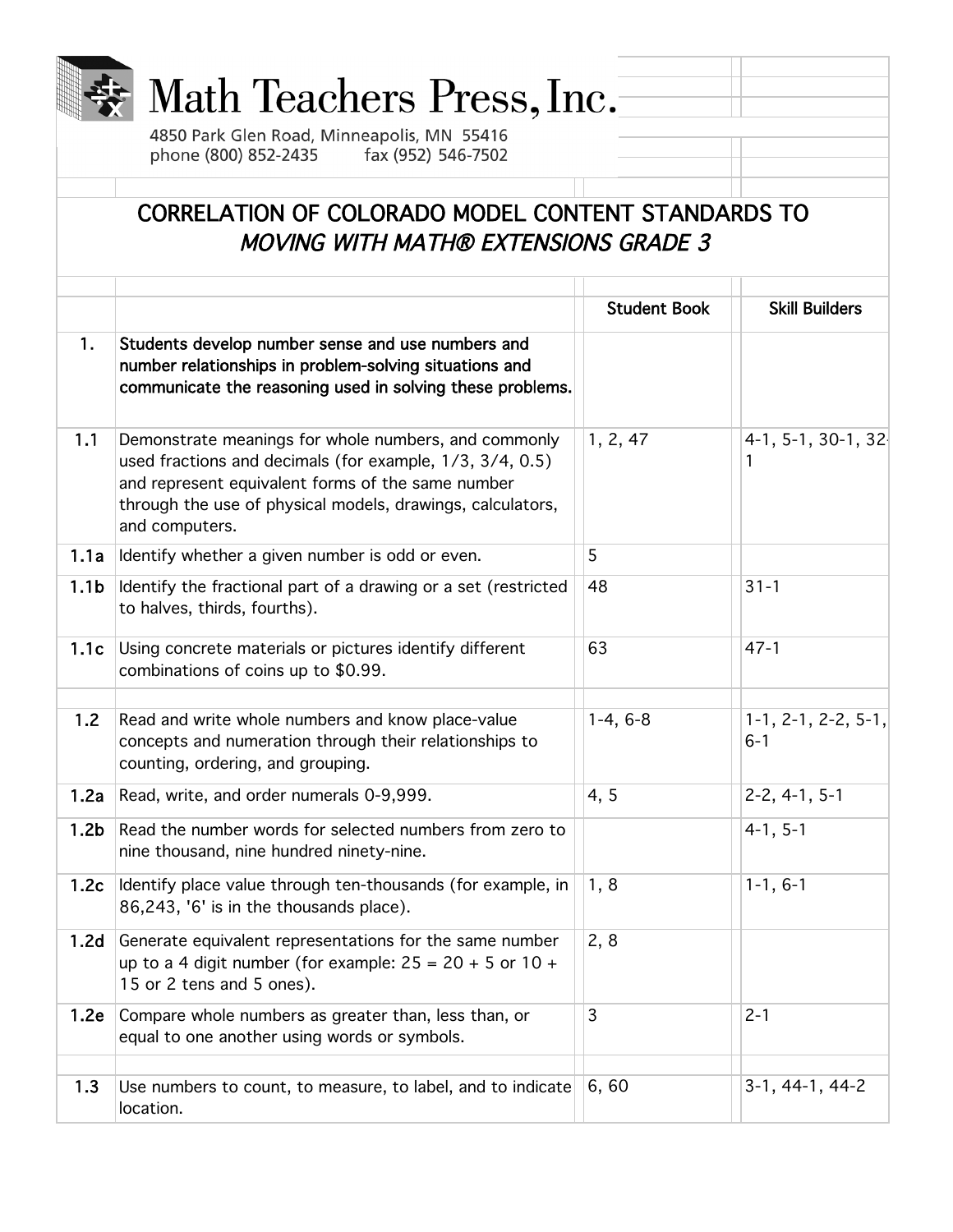|                  |                                                                                                                                                                                                                                           | <b>Student Book</b> | <b>Skill Builders</b> |
|------------------|-------------------------------------------------------------------------------------------------------------------------------------------------------------------------------------------------------------------------------------------|---------------------|-----------------------|
|                  | 1.3a Locate, label, or count forward from any even number by<br>2's and from any number by 10's and 100's up to 999.                                                                                                                      | $\overline{7}$      | $3 - 1$               |
| 1.3 <sub>b</sub> | Locate and label 1/2's between whole numbers on the<br>number line.                                                                                                                                                                       |                     |                       |
| 1.4              | Develop, test, and explain conjectures about properties of<br>whole numbers, and commonly-used fractions and decimals<br>(for example, 1/3, 1/4, 0.5. 0.75).                                                                              | 13, 14              | $9-1, 9-2$            |
| 1.4a             | Use the multiplication properties of zero and one with<br>whole numbers.                                                                                                                                                                  |                     |                       |
|                  | <b>1.4.b</b> Solve addition and subtraction problems using<br>commutative and associative properties (for example, $2 +$<br>$3 + 6 = 6 + 3 + 2$ ; the words commutative and associative<br>will not be used in test terms.                | 13, 14              | $9-1, 9-2$            |
| 1.5              | Use number sense to estimate and justify the<br>reasonableness of solutions to problems involving whole<br>numbers, and commonly used fractions and decimals (for<br>example, 1/3, 3/4, 0.5, 0.75).                                       | 9-12, 20, 24        | $7-1, 7-2, 8-1$       |
| 1.5a             | Use estimation strategies to determine the reasonableness<br>of solutions to problems.                                                                                                                                                    | 24                  |                       |
| $\overline{2}$   | Students use algebraic methods to explore, model, and<br>describe patterns and functions involving numbers, shapes,<br>data, and graphs in problem-solving situations and<br>communicate the reasoning used in solving these<br>problems. |                     |                       |
| 2.1              | Reproduce, extend, create, and describe patterns and<br>sequences using a variety of materials (for example, beans,<br>toothpicks, pattern blocks, calculators, unfix cubes, colored<br>tiles).                                           | $5 - 7$             | $3 - 1$               |
| 2.1a             | Reproduce, extend, and create patterns, using pictures or<br>geometric shapes.                                                                                                                                                            |                     |                       |
| 2.1 <sub>b</sub> | Use a pattern to find missing elements (for example,<br>multiples of 2, 3, 4, 5, 10).                                                                                                                                                     | 5, 6                | $3 - 1$               |
| 2.3              | Recognize when a pattern exists and use that information<br>to solve a problem.                                                                                                                                                           | 5                   | $3 - 1$               |
| 2.3a             | Identify a rule using addition or subtraction patterns and<br>solve a new problem using the rule.                                                                                                                                         |                     |                       |
| 2.3 <sub>b</sub> | Given numbers in a table, extend the table.                                                                                                                                                                                               |                     |                       |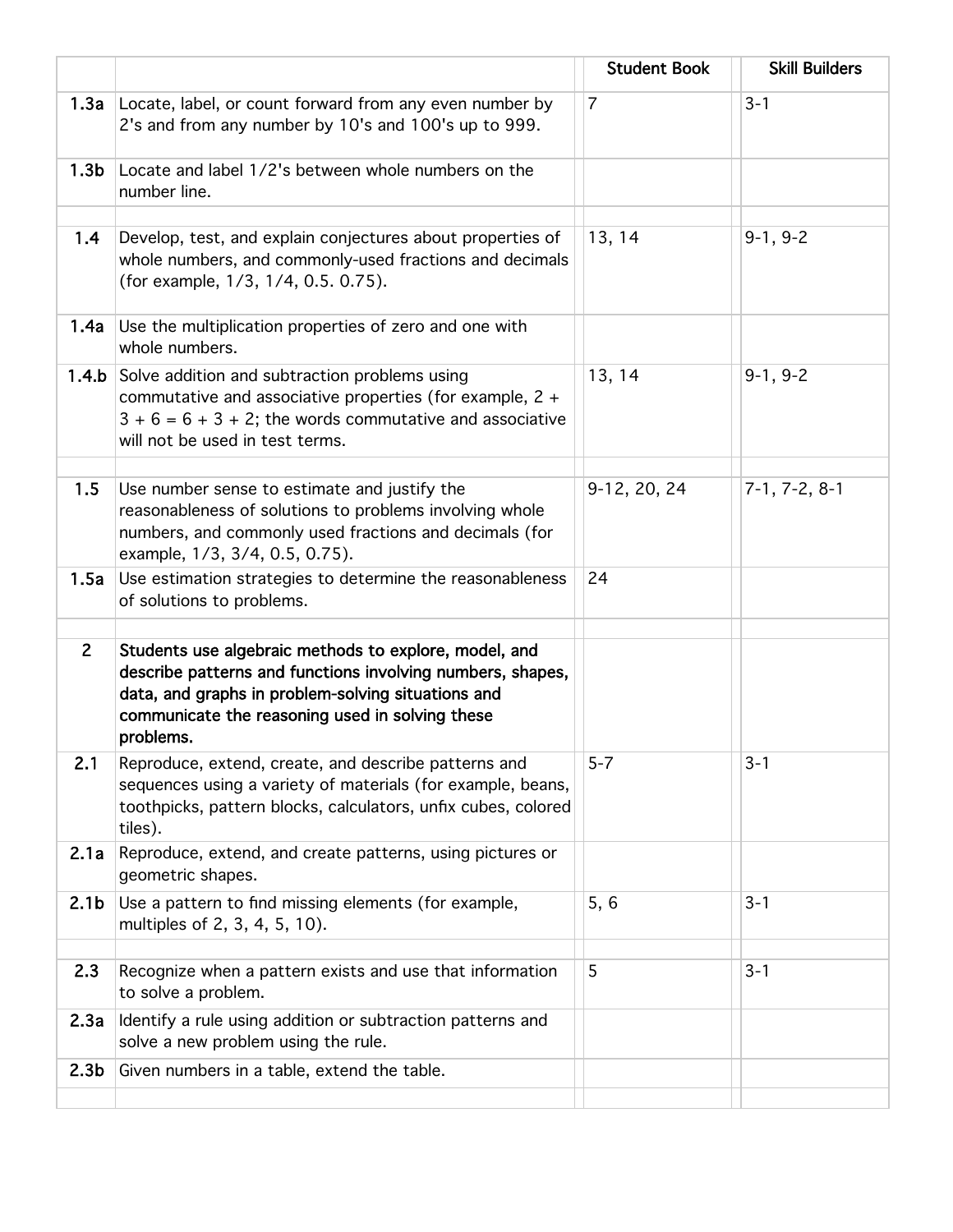|                  |                                                                                                                                                                                                                                                                           | <b>Student Book</b> | <b>Skill Builders</b> |
|------------------|---------------------------------------------------------------------------------------------------------------------------------------------------------------------------------------------------------------------------------------------------------------------------|---------------------|-----------------------|
| 2.4              | Observe and explain how a change in one quantity can<br>produce a change in another (for example, the relationship<br>between the number of bicycles and the numbers of<br>wheels).                                                                                       | 28, 29              |                       |
| 2.4a             | Using whole numbers, determine how the change in one<br>quantity affects the change in the other by addition or<br>subtraction (for example, one bicycle has 2 wheels, 2<br>bicycles have 4 wheels, and 3 bicycles have 6 wheels. How<br>many wheels do 4 bicycles have?) | 28, 29              |                       |
| 3.               | Students use data collection and analysis, statistics, and<br>probability in problem-solving situations and communicate<br>the reasoning used in solving these problems.                                                                                                  |                     |                       |
| 3.1              | Construct, read, and interpret displays of data including<br>tables, charts, pictographs, and bar graphs.                                                                                                                                                                 | 64                  | $50-1$                |
| 3.1a             | Organize and display data using tallies, bar graphs,<br>pictographs, or tables.                                                                                                                                                                                           | 64                  |                       |
| 3.2              | Interpret data using the concepts of largest, smallest, most<br>often and middle.                                                                                                                                                                                         |                     | $50-1$                |
| 3.2a             | Determine the mode from a given set of numbers, the<br>mode is the number that occurs most often.                                                                                                                                                                         | 64                  |                       |
| 3.2 <sub>b</sub> | Use various displays of data, interpret and draw<br>conclusions.                                                                                                                                                                                                          | 64                  |                       |
| 3.3              | Generate, analyze, and make predictions based on data<br>obtained from surveys and chance devices.                                                                                                                                                                        | 64                  | 50-2 to 50-4          |
| 3.3a             | Determine which outcomes are the most likely, least likely,<br>or equally likely when using a chance divide (for example, a<br>spinner).                                                                                                                                  |                     | $50-3, 50-4$          |
| 3.4              | Solve problems using various strategies for making<br>combinations (for example, determining the number of<br>different outfits that can be made using two blouses and<br>three skirts).                                                                                  |                     |                       |
| 4.               | Students use geometric concepts, properties, and<br>relationships in problem-solving situations and<br>communicate the reasoning used in solving these<br>problems.                                                                                                       |                     |                       |
| 4.1              | Recognize shapes and their relationships (for example,<br>symmetry, congruence) using a variety of materials (for<br>example, pasta, boxes, pattern blocks).                                                                                                              | 55-57               | 38-1, 39-1, 40-1      |
| 4.1a             | Identify figures which are congruent.                                                                                                                                                                                                                                     | 56                  | $39-1$                |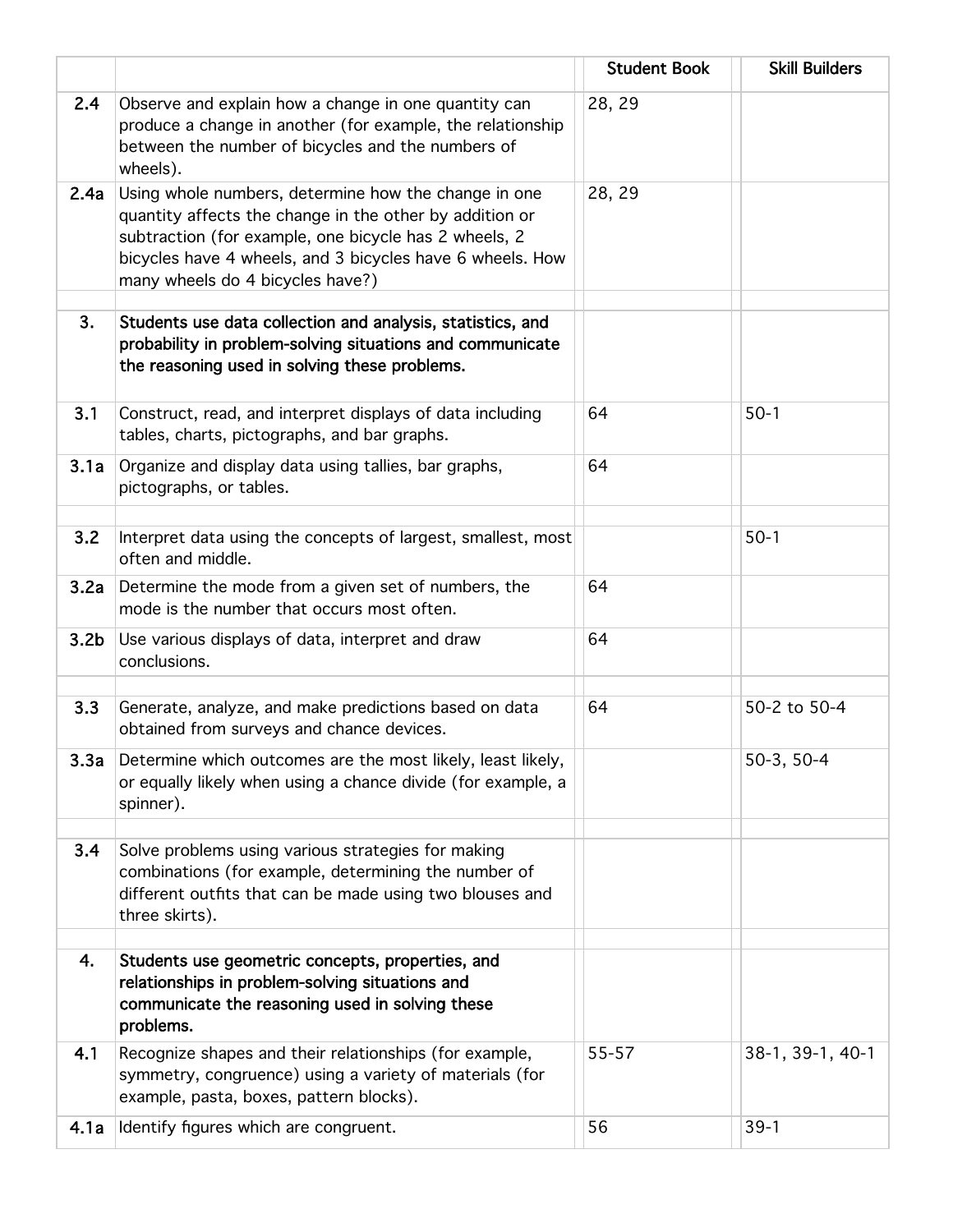|                  |                                                                                                                                                                                 | <b>Student Book</b> | <b>Skill Builders</b>                 |
|------------------|---------------------------------------------------------------------------------------------------------------------------------------------------------------------------------|---------------------|---------------------------------------|
| 4.1b             | identify a line of symmetry for regular polygons and other<br>familiar objects.                                                                                                 | 55                  | $38-1$                                |
| 4.1c             | Create a figure with at least one line of symmetry.                                                                                                                             | 55 (T.G.)           |                                       |
| 4.2              | Identify, describe, draw, compare, classify, and build<br>physical models of geometric figures.                                                                                 | 51-53, 57           | 35-1, 35-2, 36-1,<br>$37-1$           |
| 4.2a             | Identify the characteristics of two-dimensional figures (for<br>example, number of sides or vertices, contains a right<br>angle, contains parallel sides).                      |                     |                                       |
| 4.2b             | Identify points, lines, and line segments.                                                                                                                                      | 51                  | $35 - 1$                              |
| 4.2c             | identify three dimensional figures (for example, cubes,<br>spheres, cylinders, cones and pyramids).                                                                             | 57                  | $40-1$                                |
| 4.2d             | identify right angles.                                                                                                                                                          | 54 (T.G.)           |                                       |
| 4.2e             | Create and identify the results of combining or subdividing<br>given geometric shapes (for example, pattern blocks,<br>tangrams).                                               |                     |                                       |
| 4.3              | Relate geometric ideas to measurement and number sense.                                                                                                                         | 59, 61, 62          | $46-1$                                |
| 4.3a             | Find the perimeter of a polygon.                                                                                                                                                | 61                  | $46 - 1$                              |
| 5.               | Students use a variety of tools and techniques to measure,<br>apply the results in problem-solving situations, and<br>communicate the reasoning used in solving these problems. |                     |                                       |
| 5.1              | Know, use, describe, and estimate measures of length,<br>perimeter, capacity, weight, time, and temperature.                                                                    | 58, 59, 61, 62      | 41-1, 42-1, 42-2,<br>43-1, 45-1, 46-1 |
| 5.1a             | Use an analog and digital clock, tell time to the nearest 5<br>minutes.                                                                                                         | 58                  | $41 - 1$                              |
| 5.1 <sub>b</sub> | Read and interpret pictorial representations of<br>measurements of length, weight, temperature, and<br>capacity.                                                                | 59                  | 42-2, 43-1, 44-2                      |
| 5.1c             | Choose the appropriate tool to measure familiar<br>objects/situations containing length, weight, temperature<br>or time.                                                        | 58-60               | $41-1, 42-2, 43-1,$<br>44-1, 45-1     |
| 5.2              | Compare and order objects according to measurable<br>attributes (for example, longest to shortest, lightest to<br>heaviest).                                                    |                     |                                       |
| 5.2a             | Compare objects according to the measurable attributes of<br>length, capacity, weight, or temperature.                                                                          | 59 (T.G.)           |                                       |
|                  |                                                                                                                                                                                 |                     |                                       |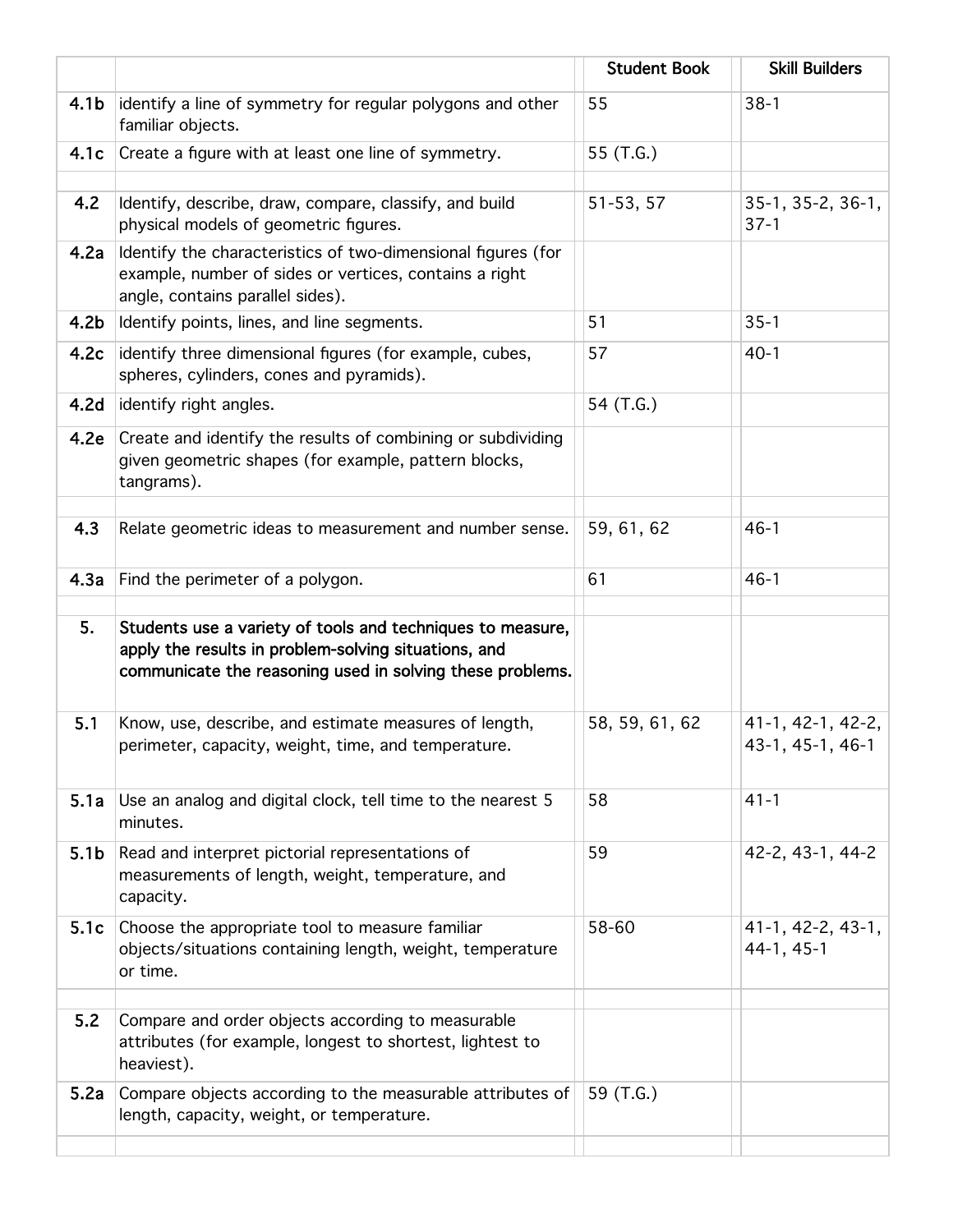|                  |                                                                                                                                                                                                                                                                                      | <b>Student Book</b>                      | <b>Skill Builders</b>                   |
|------------------|--------------------------------------------------------------------------------------------------------------------------------------------------------------------------------------------------------------------------------------------------------------------------------------|------------------------------------------|-----------------------------------------|
| 5.3              | Demonstrate the process of measuring and explaining the<br>concepts related to units of measurement.                                                                                                                                                                                 | 59,60                                    | 44-1, 44-2, 45-1                        |
| 5.3a             | Measure the length of objects including the sides of<br>rectangles and squares to the nearest inch and centimeter.                                                                                                                                                                   | 59                                       | $43-1, 45-1$                            |
| 5.4              | Use the approximate measures of familiar objects (for<br>example, the width of your finger, the temperature of a<br>room, the weight of a gallon of milk) to develop a sense of<br>measurement.                                                                                      | 59 (T.G.)                                | $44-1$                                  |
| 5.4a             | Approximate the measurement of familiar objects using<br>standards units (for example, a paper clip is about one<br>inch).                                                                                                                                                           | 60 (T.G.)                                |                                         |
| 6.               | Student link concepts and procedures as they develop and<br>use computational techniques, including estimation, mental<br>arithmetic, paper-and-pencil, calculators, and computers in<br>problem-solving situations and communicate the reasoning<br>used in solving these problems. |                                          |                                         |
| 6.1              | Demonstrate conceptual meanings for the four basic<br>arithmetic operations of addition, subtraction,<br>multiplication, and division.                                                                                                                                               | 15, 21, 27, 39                           | 14-1, 19-1, 20-1,<br>24-1, 25-1, 29-1   |
| 6.1a             | Using pictures, diagrams, numbers or words, demonstrate<br>addition and subtraction of whole numbers with 2-digit<br>numbers.                                                                                                                                                        | 17                                       | $11 - 1$                                |
| 6.2              | Add and subtract commonly-used fractions and decimals<br>using physical models (for example, 1/3, 3/4, 0.5, 0.75).                                                                                                                                                                   | 50, 63                                   | 33-1, 33-2, 47-1                        |
| 6.2a             | Using pictures, demonstrate addition and subtraction of<br>proper fractions with common denominators of four or less.                                                                                                                                                                | 50                                       | $33-1, 33-2$                            |
| 6.2 <sub>b</sub> | Use money notation, add and subtract commonly used<br>decimals in which sums and differences should not exceed<br>\$10.00                                                                                                                                                            | 63                                       | $47 - 1$                                |
| 6.3              | Demonstrate fluency with basic addition, subtraction,<br>multiplication, and division facts without the use of a<br>calculator.                                                                                                                                                      | $13, 15 - 19, 21 - 23,$<br>27-29, 33, 44 | $ 9-1, 9-2, 11-1, 20 $<br>2, 25-1, 25-2 |
| 6.3a             | Demonstrate understanding of basic multiplication facts of<br>1's, 2's, 3's, 5's, 10's.                                                                                                                                                                                              | 28-31, 33                                | $20 - 2$                                |
| 6.3 <sub>b</sub> | Demonstrate proficiency with basic addition and<br>subtraction facts.                                                                                                                                                                                                                | 13, 17                                   | $9-1, 9-2, 19-1$                        |